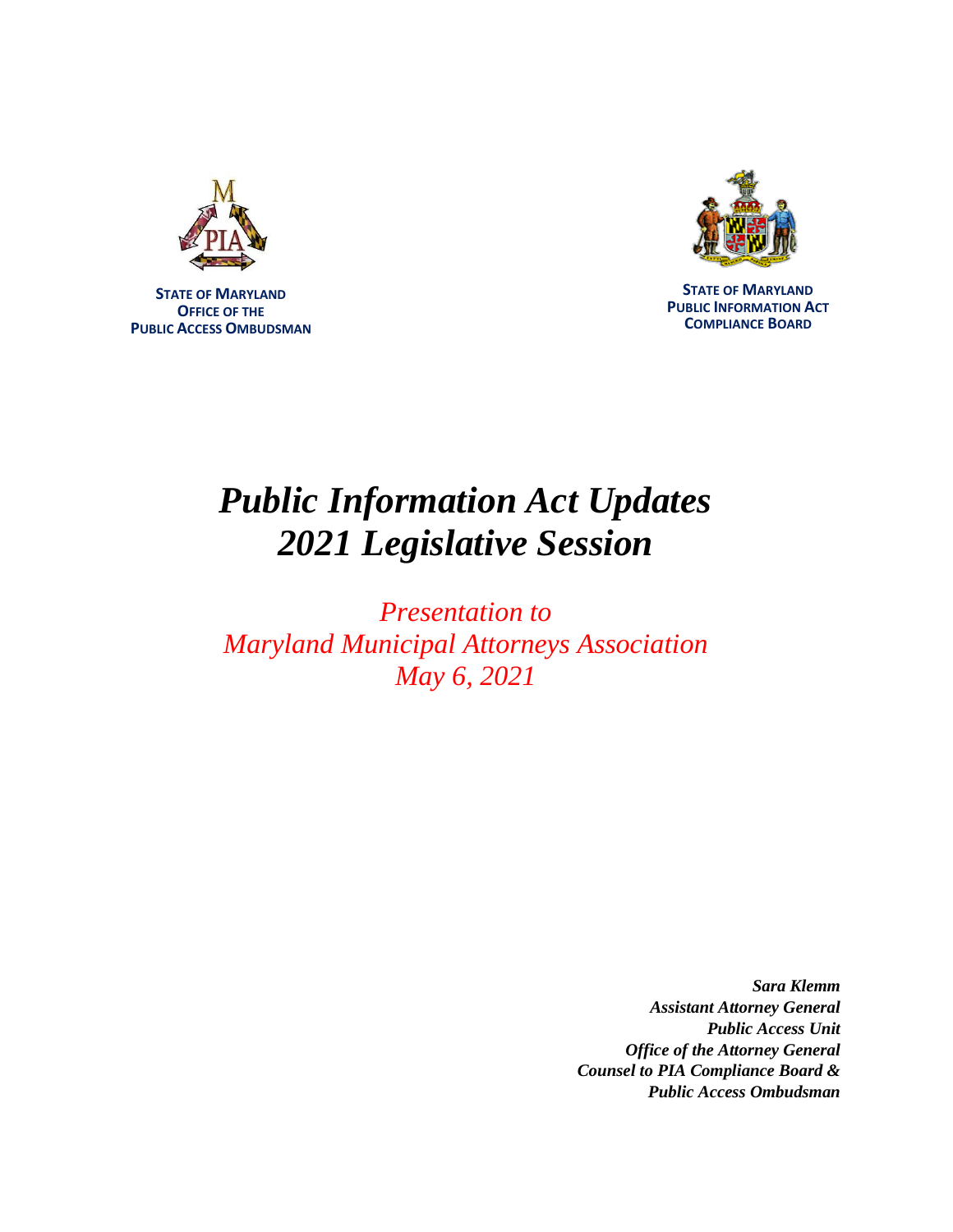# *Criminal and administrative investigative records of police misconduct*

*Removes many investigative records pertaining to police misconduct from the ambit of 4-311, the mandatory exemption for personnel records, and instead makes clear that such records may be withheld, if at all, only under the discretionary exemption provided by 4-351 for investigative records.*

## **Current law:** Exempt under Gen.

Provisions § 4-311

# **Mandatory exemption**

Personnel records – "a custodian shall deny inspection of a personnel record of an individual, including an application, a performance rating, or scholastic achievement information."

*Maryland Dep't of State Police v. Dashiell*, 443 Md. 435 (2015) – MSP records re: an internal investigation of a police officer in response to a complaint relate to discipline of the officer and are therefore personnel records

#### **Change in law effective 10/1/2021:** [2021 Md. Laws, ch. 62](http://mgaleg.maryland.gov/2021RS/Chapters_noln/CH_62_sb0178e.pdf) (S.B. 178) Amends Gen. Provisions §§ 4-311, 4-351

### **Now a discretionary exemption**

Records "relating to an administrative or criminal investigation of misconduct by a police officer, including an internal affairs investigatory record, a hearing record, and records relating to a disciplinary decision" are not personnel records. Except, records of a "technical infraction" are still considered personnel records.

**Gen. Provisions § 4-101(l)** defines technical infraction – a "minor rule violation" solely related to enforcement of administrative rules.

- Does not involve interaction between individual and member of the public.
- Does not relate to investigative, enforcement, training, supervision, or reporting responsibilities.
- "Is not otherwise a matter of public concern".

### **Gen. Provisions §§ 4-343, 4-351**

Investigatory records – custodian may deny inspection of . . . records relating to administrative or criminal investigation of misconduct by a police officer if disclosure would be "contrary to the public interest".

Must allow inspection by the U.S. Attorney, the Attorney General, the State Prosecutor, or the State's Attorney for the jurisdiction relevant to the record.

**Must redact** record to extent record reflects:

- Medical information of person in interest,
- Personal contact information of person in interest or witness, and/or
- Information relating to family of person in interest.

**May redact** record to extent record reflects witness information other than personal contact information.

Custodian **must notify** person in interest when record is inspected but may not disclose the identity of requester.

Applies prospectively to requests made on or after effective date.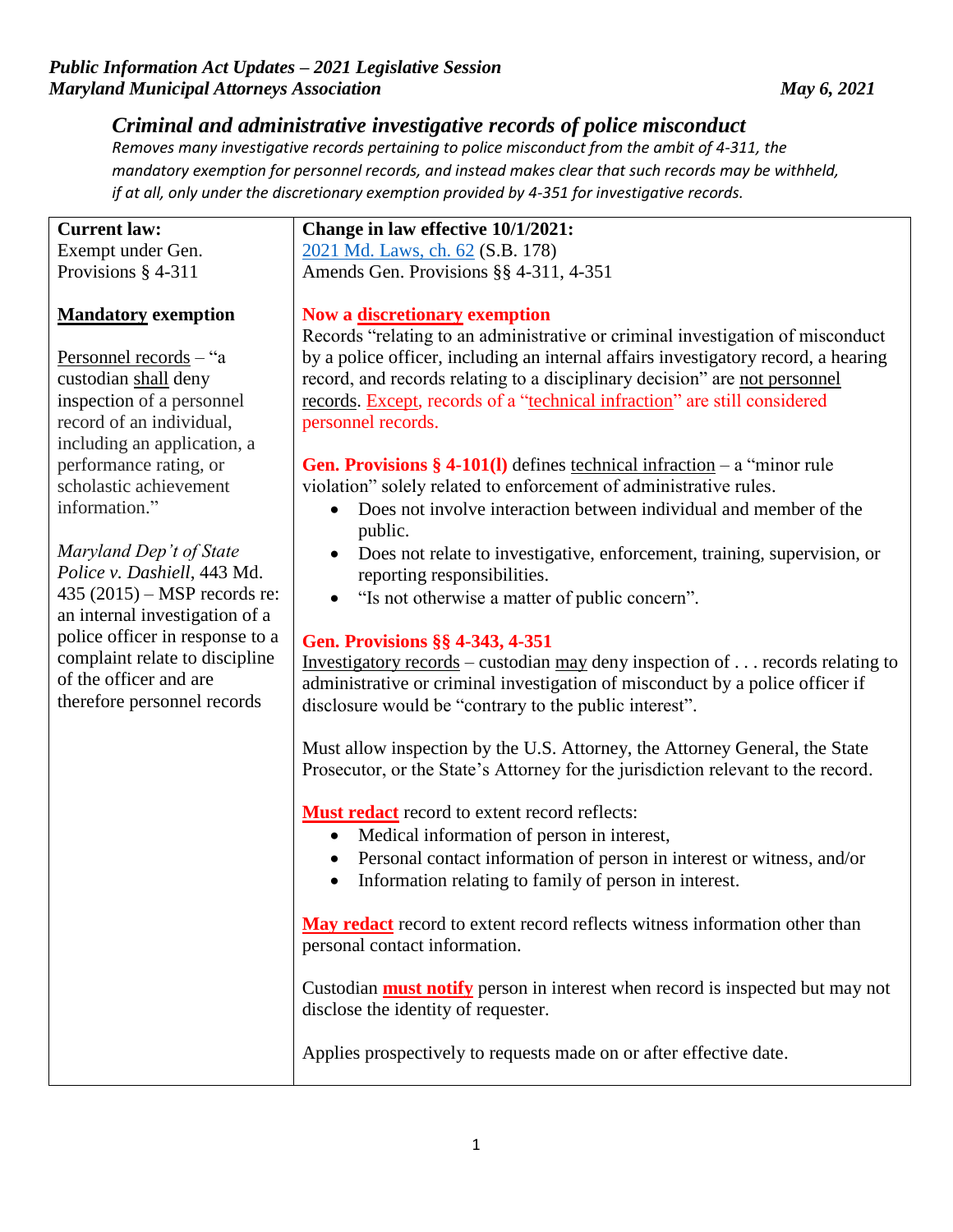# *PIA Enforcement/Extra- Judicial Enforcement Options*

*Expands the role of the current PIA Compliance Board (Gen. Provisions § 4-1A-01 et seq.) to allow it to decide a greater range of issues including denials of PIA requests, failures to respond timely or completely, and to provide relief from vexatious requests, but only after mediation through the Office of the Public Access Ombudsman (Gen. Provisions § 4-1B-01 et seq.) is attempted and fails to resolve the issue.*

| <b>Current law:</b>              | Change in law effective 7/1/2022:                                                                                                                                                                                                                                                                                                                                                                                                                                                                                                                                                                                                                                                                                                                                                                                                                                                                                                                                                                                                                                                                                                                                                                                         |
|----------------------------------|---------------------------------------------------------------------------------------------------------------------------------------------------------------------------------------------------------------------------------------------------------------------------------------------------------------------------------------------------------------------------------------------------------------------------------------------------------------------------------------------------------------------------------------------------------------------------------------------------------------------------------------------------------------------------------------------------------------------------------------------------------------------------------------------------------------------------------------------------------------------------------------------------------------------------------------------------------------------------------------------------------------------------------------------------------------------------------------------------------------------------------------------------------------------------------------------------------------------------|
| See generally Gen. Provisions    | <b>H.B. 183</b> (pending Governor's action)                                                                                                                                                                                                                                                                                                                                                                                                                                                                                                                                                                                                                                                                                                                                                                                                                                                                                                                                                                                                                                                                                                                                                                               |
| §§ 4-1A-01 et seq. (PIA          |                                                                                                                                                                                                                                                                                                                                                                                                                                                                                                                                                                                                                                                                                                                                                                                                                                                                                                                                                                                                                                                                                                                                                                                                                           |
| Compliance Board), 4-1B-01       | Creates an integrated extra-judicial dispute resolution scheme with<br>Compliance Board decisional authority. Requester or custodian must go                                                                                                                                                                                                                                                                                                                                                                                                                                                                                                                                                                                                                                                                                                                                                                                                                                                                                                                                                                                                                                                                              |
| et seq. (Public Access           |                                                                                                                                                                                                                                                                                                                                                                                                                                                                                                                                                                                                                                                                                                                                                                                                                                                                                                                                                                                                                                                                                                                                                                                                                           |
| Ombudsman)                       | to Ombudsman to try to mediate the dispute first.                                                                                                                                                                                                                                                                                                                                                                                                                                                                                                                                                                                                                                                                                                                                                                                                                                                                                                                                                                                                                                                                                                                                                                         |
|                                  | Ombudsman must issue final determination that dispute has been                                                                                                                                                                                                                                                                                                                                                                                                                                                                                                                                                                                                                                                                                                                                                                                                                                                                                                                                                                                                                                                                                                                                                            |
| <b>Compliance Board</b> only has | resolved or not resolved within 90 days (unless extension is                                                                                                                                                                                                                                                                                                                                                                                                                                                                                                                                                                                                                                                                                                                                                                                                                                                                                                                                                                                                                                                                                                                                                              |
| jurisdiction to review and       | mutually agreed upon).                                                                                                                                                                                                                                                                                                                                                                                                                                                                                                                                                                                                                                                                                                                                                                                                                                                                                                                                                                                                                                                                                                                                                                                                    |
| decide disputes involving fees   | If dispute is not resolved, Ombudsman must inform parties of                                                                                                                                                                                                                                                                                                                                                                                                                                                                                                                                                                                                                                                                                                                                                                                                                                                                                                                                                                                                                                                                                                                                                              |
| higher than \$350.               | availability of Board review.                                                                                                                                                                                                                                                                                                                                                                                                                                                                                                                                                                                                                                                                                                                                                                                                                                                                                                                                                                                                                                                                                                                                                                                             |
|                                  | Compliance board has <b>expanded jurisdiction</b> to review and decide                                                                                                                                                                                                                                                                                                                                                                                                                                                                                                                                                                                                                                                                                                                                                                                                                                                                                                                                                                                                                                                                                                                                                    |
| Reviews for reasonableness –     | wider range of PIA disputes:                                                                                                                                                                                                                                                                                                                                                                                                                                                                                                                                                                                                                                                                                                                                                                                                                                                                                                                                                                                                                                                                                                                                                                                              |
| i.e., whether tied to actual     |                                                                                                                                                                                                                                                                                                                                                                                                                                                                                                                                                                                                                                                                                                                                                                                                                                                                                                                                                                                                                                                                                                                                                                                                                           |
| costs of production of           | Denials of inspection,<br>$\bullet$                                                                                                                                                                                                                                                                                                                                                                                                                                                                                                                                                                                                                                                                                                                                                                                                                                                                                                                                                                                                                                                                                                                                                                                       |
| responsive records.              |                                                                                                                                                                                                                                                                                                                                                                                                                                                                                                                                                                                                                                                                                                                                                                                                                                                                                                                                                                                                                                                                                                                                                                                                                           |
|                                  |                                                                                                                                                                                                                                                                                                                                                                                                                                                                                                                                                                                                                                                                                                                                                                                                                                                                                                                                                                                                                                                                                                                                                                                                                           |
| <b>Ombudsman</b> is charged with |                                                                                                                                                                                                                                                                                                                                                                                                                                                                                                                                                                                                                                                                                                                                                                                                                                                                                                                                                                                                                                                                                                                                                                                                                           |
| making reasonable attempts to    |                                                                                                                                                                                                                                                                                                                                                                                                                                                                                                                                                                                                                                                                                                                                                                                                                                                                                                                                                                                                                                                                                                                                                                                                                           |
| resolve wide range of PIA        |                                                                                                                                                                                                                                                                                                                                                                                                                                                                                                                                                                                                                                                                                                                                                                                                                                                                                                                                                                                                                                                                                                                                                                                                                           |
|                                  |                                                                                                                                                                                                                                                                                                                                                                                                                                                                                                                                                                                                                                                                                                                                                                                                                                                                                                                                                                                                                                                                                                                                                                                                                           |
| inspection.                      |                                                                                                                                                                                                                                                                                                                                                                                                                                                                                                                                                                                                                                                                                                                                                                                                                                                                                                                                                                                                                                                                                                                                                                                                                           |
|                                  |                                                                                                                                                                                                                                                                                                                                                                                                                                                                                                                                                                                                                                                                                                                                                                                                                                                                                                                                                                                                                                                                                                                                                                                                                           |
| Mediation is purely voluntary    |                                                                                                                                                                                                                                                                                                                                                                                                                                                                                                                                                                                                                                                                                                                                                                                                                                                                                                                                                                                                                                                                                                                                                                                                                           |
| and Ombudsman has no             | $\bullet$                                                                                                                                                                                                                                                                                                                                                                                                                                                                                                                                                                                                                                                                                                                                                                                                                                                                                                                                                                                                                                                                                                                                                                                                                 |
| enforcement authority.           |                                                                                                                                                                                                                                                                                                                                                                                                                                                                                                                                                                                                                                                                                                                                                                                                                                                                                                                                                                                                                                                                                                                                                                                                                           |
|                                  |                                                                                                                                                                                                                                                                                                                                                                                                                                                                                                                                                                                                                                                                                                                                                                                                                                                                                                                                                                                                                                                                                                                                                                                                                           |
| <b>Collaborative Effort.</b>     |                                                                                                                                                                                                                                                                                                                                                                                                                                                                                                                                                                                                                                                                                                                                                                                                                                                                                                                                                                                                                                                                                                                                                                                                                           |
| Compliance Board and             | $\bullet$                                                                                                                                                                                                                                                                                                                                                                                                                                                                                                                                                                                                                                                                                                                                                                                                                                                                                                                                                                                                                                                                                                                                                                                                                 |
| Ombudsman generally work         |                                                                                                                                                                                                                                                                                                                                                                                                                                                                                                                                                                                                                                                                                                                                                                                                                                                                                                                                                                                                                                                                                                                                                                                                                           |
| independently of one another;    |                                                                                                                                                                                                                                                                                                                                                                                                                                                                                                                                                                                                                                                                                                                                                                                                                                                                                                                                                                                                                                                                                                                                                                                                                           |
| Board consideration of           |                                                                                                                                                                                                                                                                                                                                                                                                                                                                                                                                                                                                                                                                                                                                                                                                                                                                                                                                                                                                                                                                                                                                                                                                                           |
| complaints is occasionally       |                                                                                                                                                                                                                                                                                                                                                                                                                                                                                                                                                                                                                                                                                                                                                                                                                                                                                                                                                                                                                                                                                                                                                                                                                           |
| deferred where complainant       |                                                                                                                                                                                                                                                                                                                                                                                                                                                                                                                                                                                                                                                                                                                                                                                                                                                                                                                                                                                                                                                                                                                                                                                                                           |
| has other issues in mediation    |                                                                                                                                                                                                                                                                                                                                                                                                                                                                                                                                                                                                                                                                                                                                                                                                                                                                                                                                                                                                                                                                                                                                                                                                                           |
| and both parties agree to        |                                                                                                                                                                                                                                                                                                                                                                                                                                                                                                                                                                                                                                                                                                                                                                                                                                                                                                                                                                                                                                                                                                                                                                                                                           |
| attempt to resolve all disputes  |                                                                                                                                                                                                                                                                                                                                                                                                                                                                                                                                                                                                                                                                                                                                                                                                                                                                                                                                                                                                                                                                                                                                                                                                                           |
| via mediation.                   | the dispute (such decision is not appealable).                                                                                                                                                                                                                                                                                                                                                                                                                                                                                                                                                                                                                                                                                                                                                                                                                                                                                                                                                                                                                                                                                                                                                                            |
| disputes, including denials of   | Unreasonable fees over \$350,<br>٠<br>Failures to respond at all or within time limits, and/or<br>$\bullet$<br>Requests that are alleged "frivolous, vexatious, or in bad faith."<br>Note that Compliance Board cannot review and decide denials of<br>requests for fee waivers<br>Complaint to Compliance Board must be filed within 30 days of<br>receiving final determination from Ombudsman.<br>Response must be filed within 30 days after receipt of complaint.<br>Compliance Board may inspect and review records withheld by<br>custodian as exempt (except when withheld under Gen.<br>Provisions $\S$ 4-301(a)(2)(ii), where inspection would be contrary<br>to federal statute or regulation).<br>Compliance Board may hold informal conference to hear from<br>parties.<br>Compliance Board must issue decision within 30 days of<br>receiving written response and all additional information<br>requested (e.g., privilege log or records in dispute) or within 30<br>days of informal conference.<br>Compliance Board may issue written statement of delay;<br>٠<br>decision still must issue within 120 days of filing of complaint.<br>Compliance Board decision may state that it is unable to resolve |